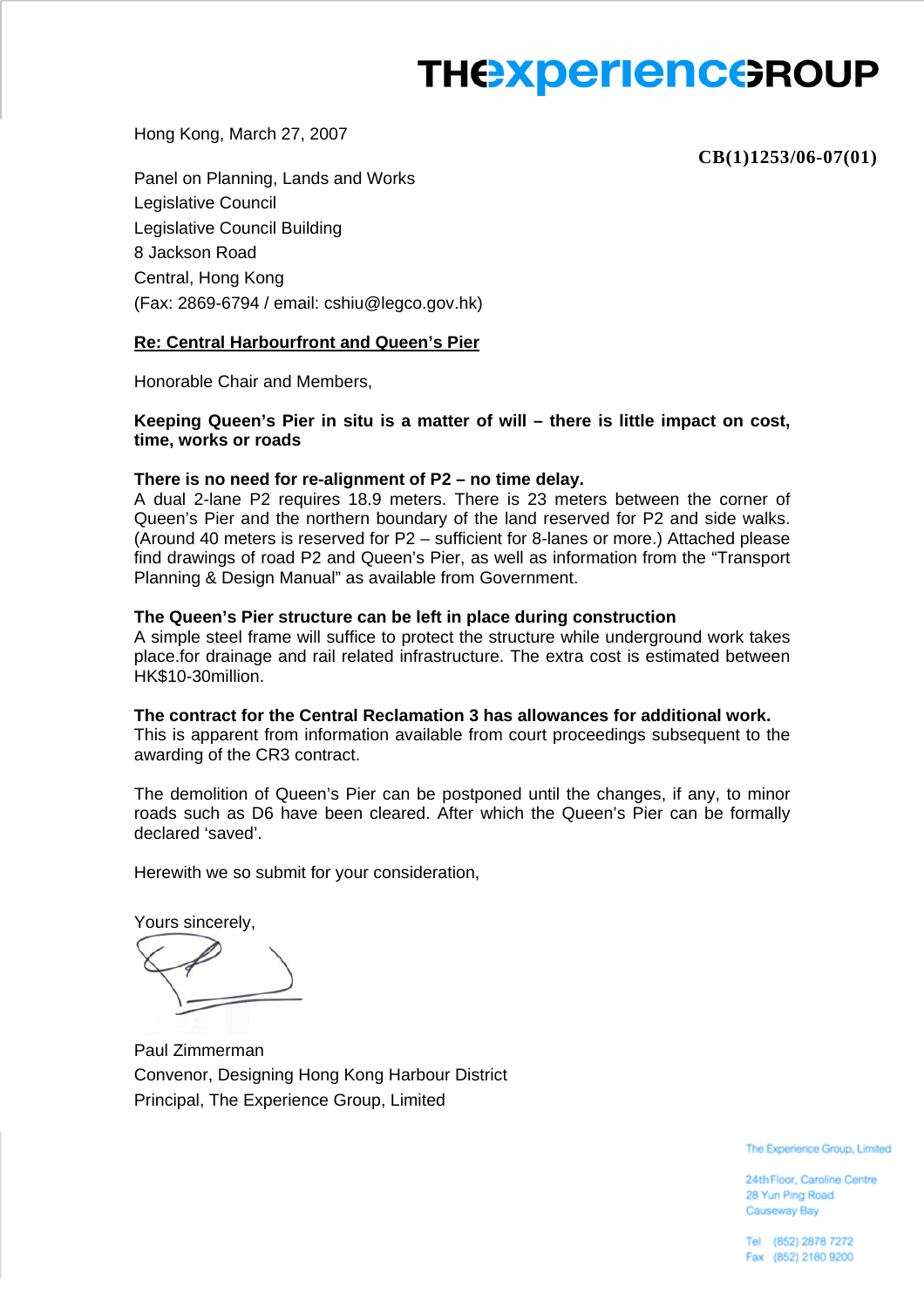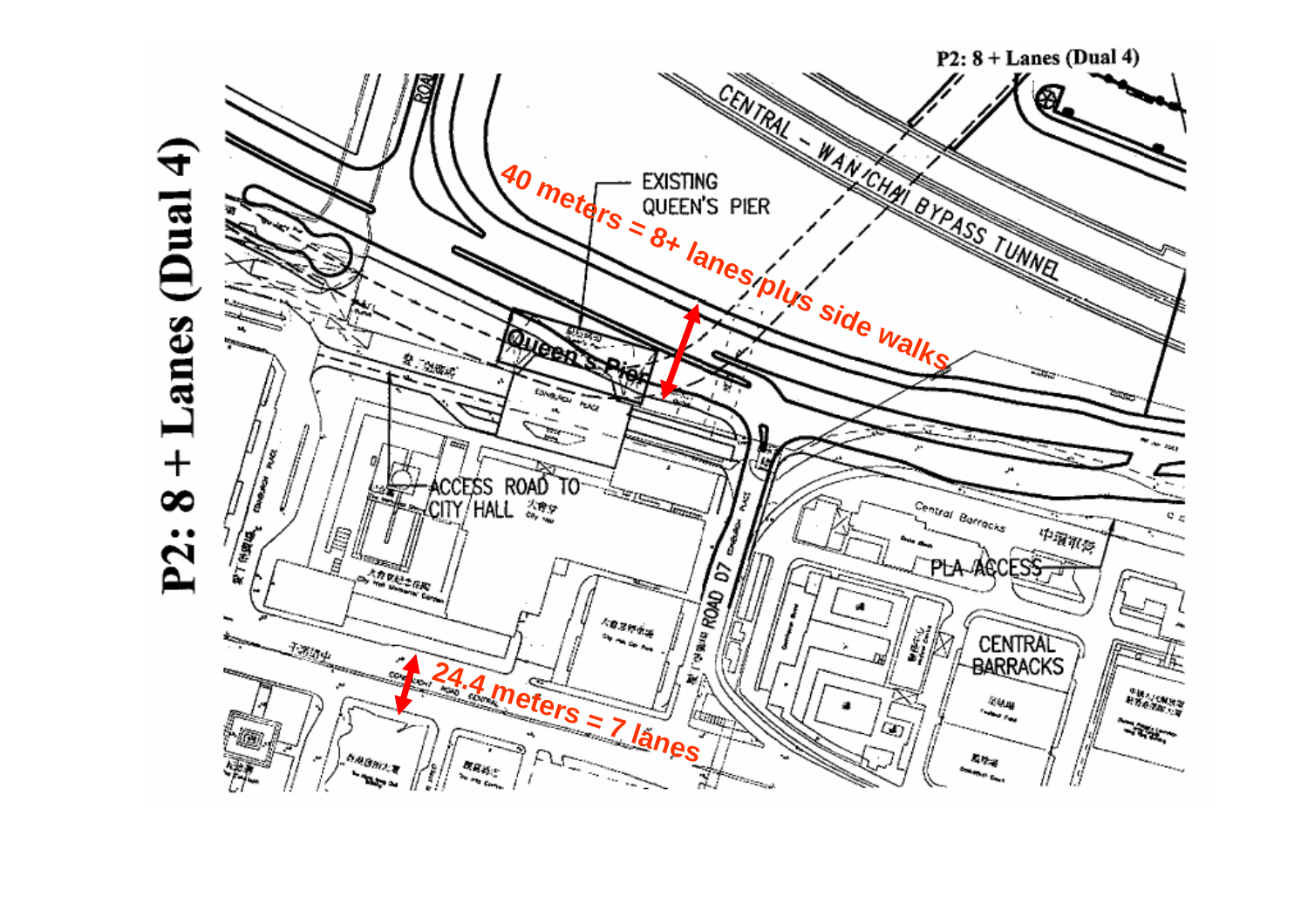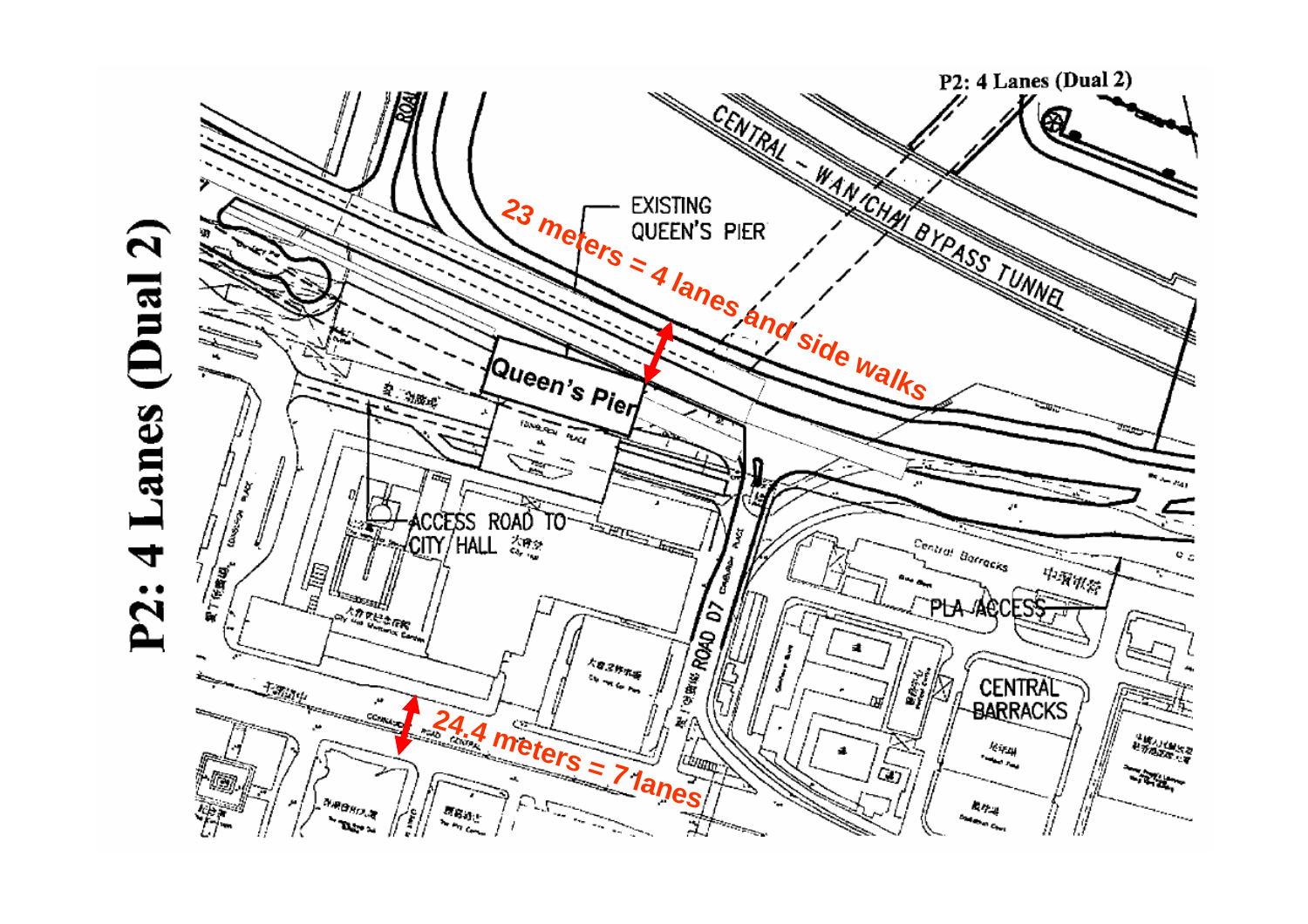



BASED ON: TRANSPORT & DESIGN MANUAL DIAGRAMS OF PRIMARY DISTRIBUTOR ROADS